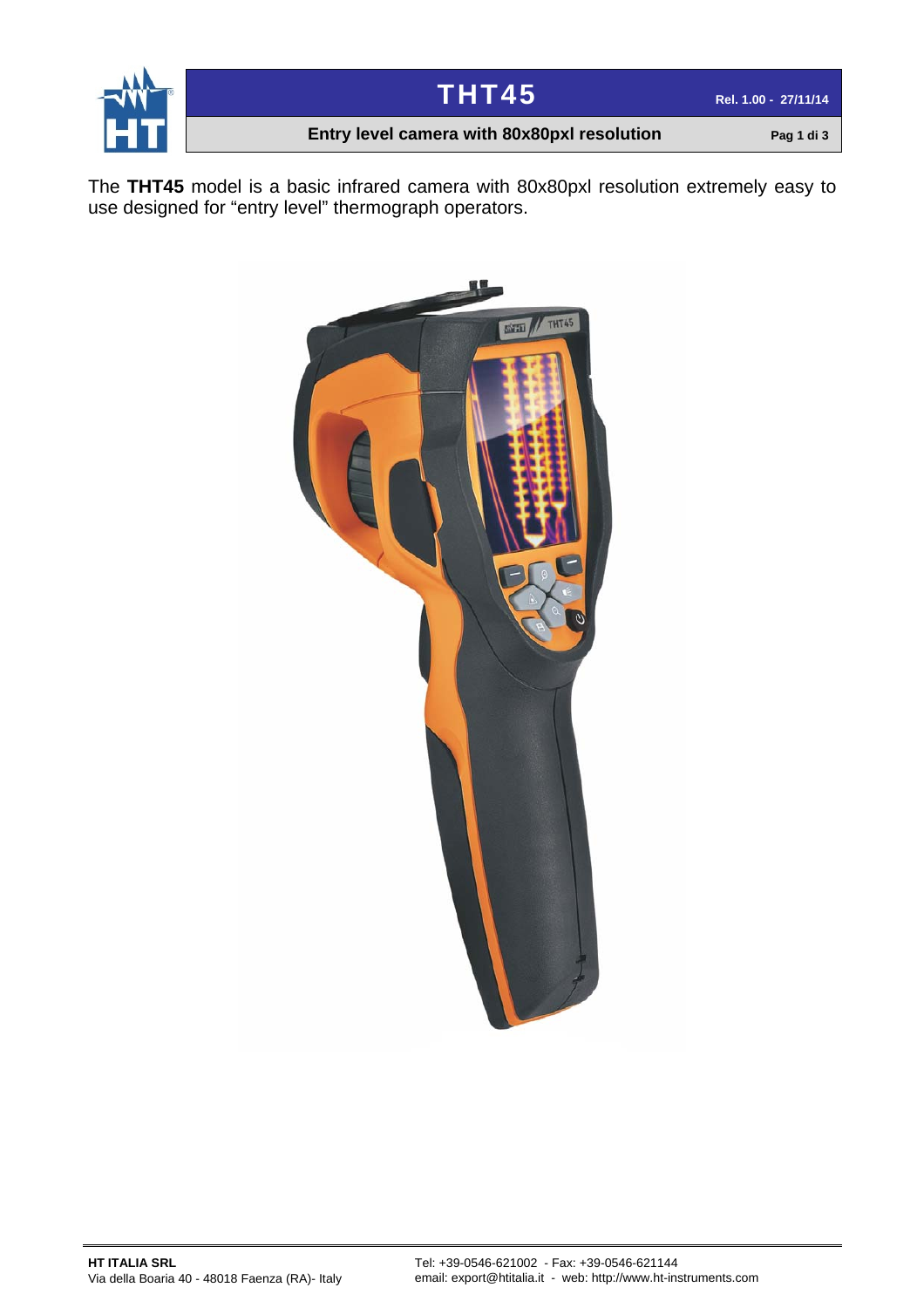



#### **Entry level camera with 80x80pxl resolution Pag 2 di 3**

## **1. IMAGING PERFORMANCE**

| <b>Thermal</b>         |                                        |  |
|------------------------|----------------------------------------|--|
| Detector type          | <b>UFPA</b>                            |  |
| Spectral range         | $8 \div 14 \mu m$                      |  |
| Risolution / Pxl size  | 80x80 pxl / 34um                       |  |
| Thermal sensitivity    | <0.1 °C @ 30°C                         |  |
| Field of View (FOV)    | $17^\circ$ x $17^\circ$ (9mm lens)     |  |
| Minimum focal distance | 0.5 <sub>m</sub>                       |  |
| IFOV(@1m)              | 3.78mrad                               |  |
| Focusing               | Manual on lens                         |  |
| Image frequency        | $50$ Hz                                |  |
| Color palettes         | 4 (Iron, Rainbow, Grey, Grey Inverted) |  |
| <b>Visible</b>         |                                        |  |
| Integrated camera      | 1.3Mpxl, FOV 59°                       |  |

## **2. IMAGING / IR VIDEO DISPLAY**

| Display type            | 2.8" LCD, color 320x240pxl                         |
|-------------------------|----------------------------------------------------|
| Infra PiP Fusion        | IR image inside Visible                            |
| <b>IR/Visible Video</b> | Recording and saving on micro SD card MPEG4 format |
| Video output            | <b>HDMI</b>                                        |
| Electronic zoom         | $x1 \div x32$                                      |

#### **3. MEASUREMENT** Temperature range  $\overline{z}$  and  $\overline{z}$  and  $\overline{z}$  and  $\overline{z}$  and  $\overline{z}$  and  $\overline{z}$  and  $\overline{z}$  and  $\overline{z}$  and  $\overline{z}$  and  $\overline{z}$  and  $\overline{z}$  and  $\overline{z}$  and  $\overline{z}$  and  $\overline{z}$  and  $\overline{z}$  and  $\overline{z}$ Measurement unit  $\begin{array}{ccc} \vert & \vert & \vert & \vert & \vert & \vert \end{array}$   $\begin{array}{ccc} \circ & \circ & \circ & \circ \\ \circ & \circ & \circ \end{array}$ Accuracy<br>
Measurement cursors<br>
Measurement cursors<br>
2 (MIN, MAX, FIXED) Measurement cursors Laser pointer<br>
Built-in illuminator<br>
Built-in illuminator<br>
Class 2 according with IEC 60825-1 Built-in illuminator Measurement modes and all the measurement modes and all the measurement modes and all the Manual Automatic / Manual Emissivity correction  $\vert$  0.01  $\div$  1.00 + internal table with common materials Measurement features | Automatic correction based on emissivity and reflexed temperature

| <b>4. IMAGE STORAGE AND PC INTERFACE,</b> |                                        |  |
|-------------------------------------------|----------------------------------------|--|
| Memorv                                    | Micro SD card 8GB                      |  |
| File format                               | JPEG standard                          |  |
| Memory size                               | $>$ 2000 images                        |  |
| PC interface                              | USB 2.0 (for video and image transfer) |  |

## **5. POWER SYSTEM**

| Battery type        | Rechargeable Li-ION, 3,7V 2000mAh          |
|---------------------|--------------------------------------------|
| Charging system     | In camera                                  |
| <b>Battery life</b> | 4 hours of continuous use                  |
| External power      | External adapter 100/240VAC (50/60Hz)/5VDC |